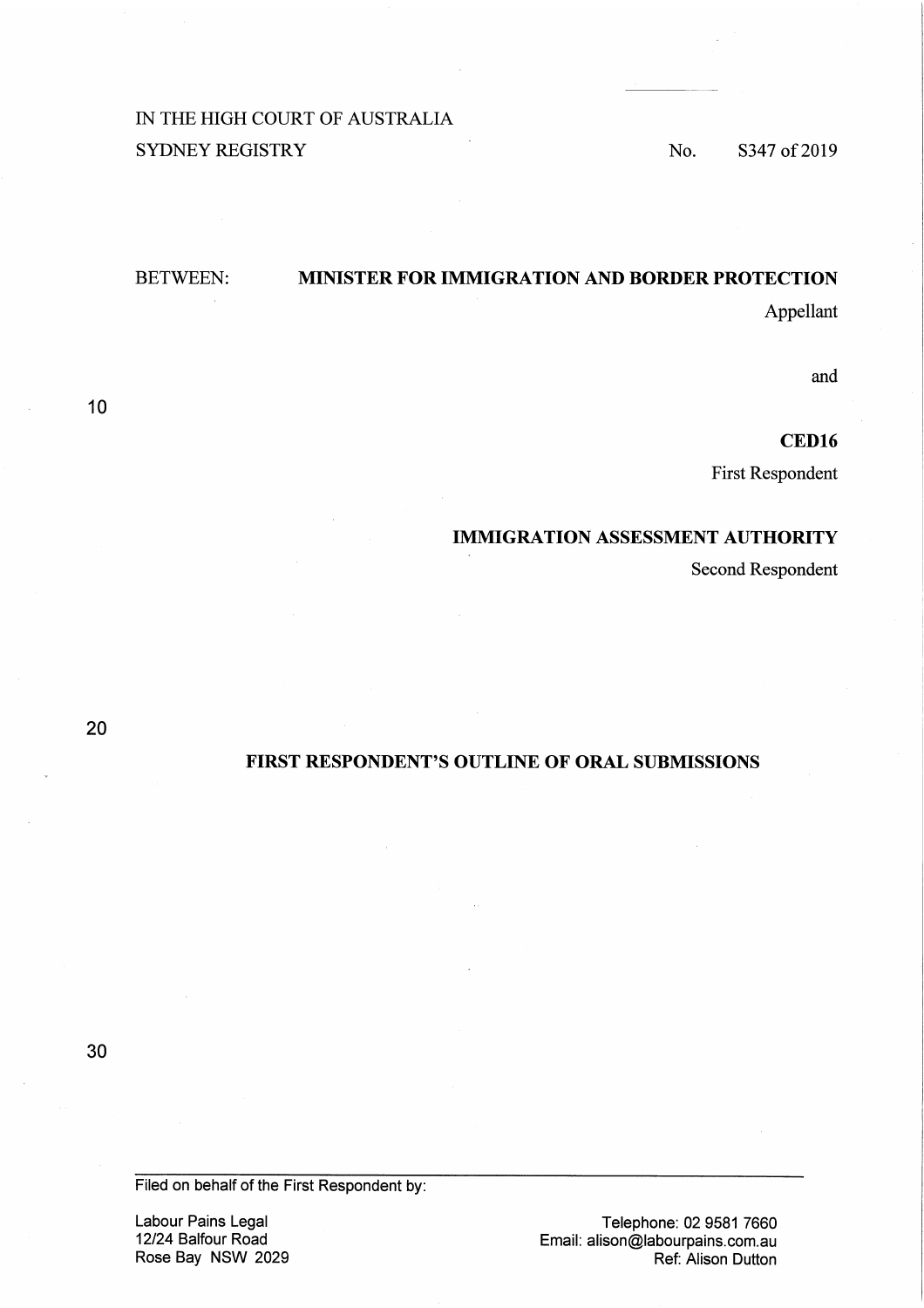## **Part I: Certification**

1. This outline of oral submissions is in a form suitable for publication on the internet.

## **Part** II: **Propositions**

2. Because the Authority did not recognise the certificate to be invalid and "new information", the Authority breached a primary obligation in its conduct of the review not to accept "new information": s 473DB(l)(a); *M174* at [22].

10

**20** 

- 3. It may be inferred from what could be expected to occur in the course of the regular administration of the Act that the Authority assumed the s 473GB certificate was valid and relied upon it: SZMTA at [47]. The Federal Court was correct to reach this conclusion at CAB 85, [57] and CAB 86, [60].
- 4. Because it thought that the invalid certificate was valid, the Authority exercised important powers ins 473GB(3) which it did not have. These powers qualified the Authority's primary obligations under s 473DB(l), including by allowing the Authority to have regard to notified 'new information' as if the provisions in Subdivision C of Division 3 of Part 7 AA regulating the consideration of 'new information' did not apply to it.
- 5. By failing to recognise the certificate was invalid, and treating it as if it were valid (ie as a mandatory relevant consideration), the Authority failed to recognise or treat the certificate itself as 'new information' under Division 3 of Part 7AA, including s 473DC and 473DD.
- 6. It is not in issue that, because the certificate was invalid, the 'disclosure of information' provisions in Division 6 of Part 7AA did not apply to it, despite BBSJ6. It is also not in issue that, if the invalid certificate was 'new information', s 473DB(a) would not allow the Authority to accept it except in accordance with Division 3, including s 473DD which **30** requires the Authority to be satisfied there are exceptional circumstances justifying its consideration of the new information. It is not in issue that s 473DE did not apply to the certificate.

**1**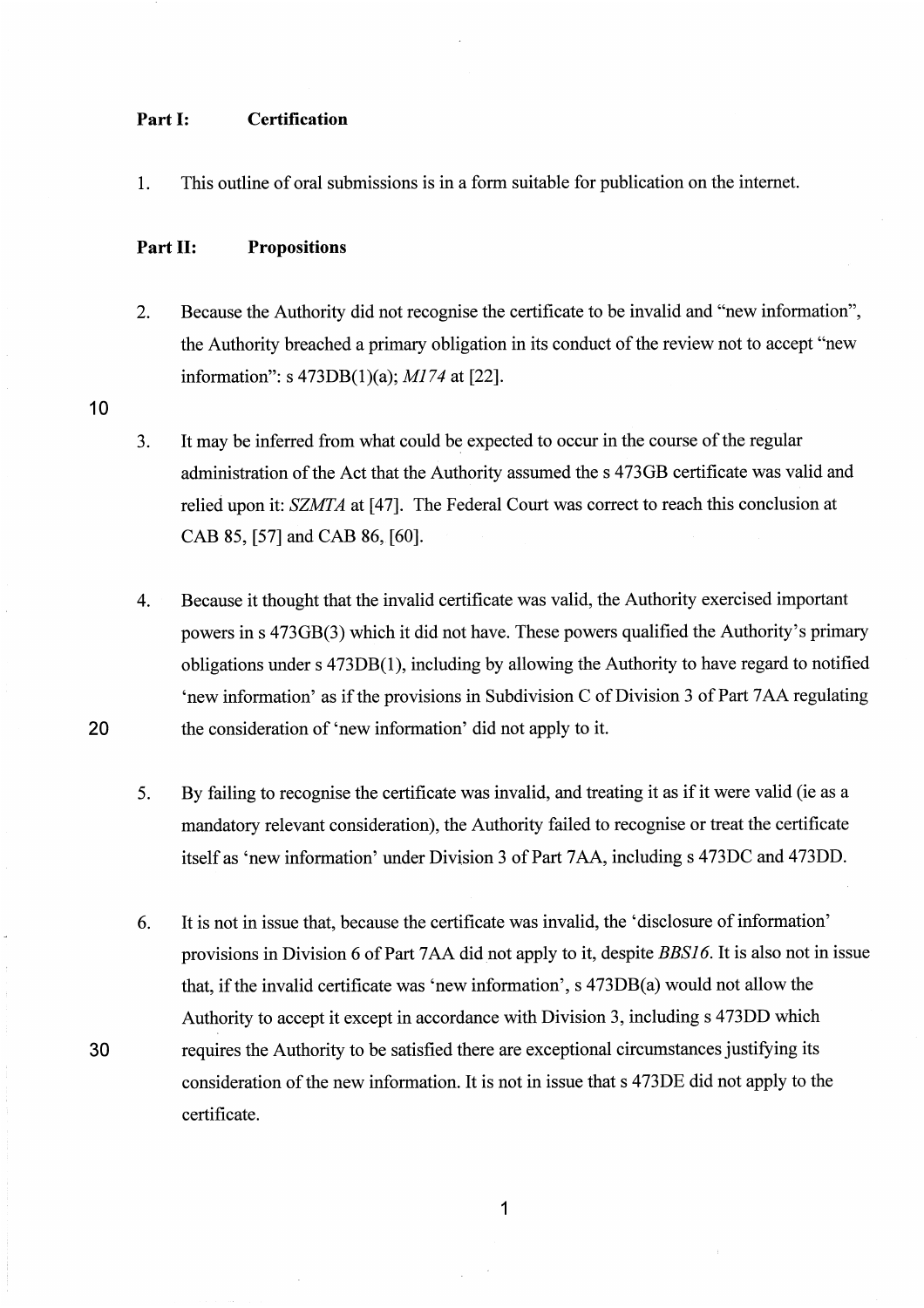- 7. The certificate was 'information' in ordinary sense of a 'communication of knowledge of some particular fact, subject or event':  $M174$  at [24]. The very purpose of notification was to inform the Authority that s 473GB applied to the IA Form.
- **8.**  The meaning of 'information' in the Act should be read in the context of the particular kind ofreview to which each use of the term 'information' relates, given the differences between the kinds of merits reviews the Act provides in Part 7 and Part 7 AA.
- 9. In a Part 7AA review, the reduction of the term 'information' to 'evidentiary material' will **1 0** narrow the exclusion from the review of information which was not before the delegate.
	- 10. Not being before the delegate, the certificate became 'new information' when the Authority considered it "may be relevant" under  $s$  473DC(1)(b). Because the Authority believed that the certificate was valid, it followed that the Authority believed its consideration of it was mandated by statute.
- 11. Further, as the Authority believed it could only 'have regard to' to the IA Form by the exercise of its discretion under s  $473GB(3)(a)$ , it follows as a matter of regularity that when *:* the Authority said at CAB 9 [3], that it"had regard to" the review material referred by the **20** Secretary under s 473CB" (which included the IA Form) this meant the Authority had *<sup>a</sup> priori* considered the certificate.
	- 12. Materiality should be assessed according to the nature of the error. For example, proof of the materiality of a breach of procedural fairness may be more fact dependant and specific than a breach of a precondition to the exercise of a power. Further, the Authority's exercise of powers it did not have and its breach of a primary obligation in its conduct of the review (by accepting 'new information') is at the other end of the spectrum from technical breaches of procedural fairness.
- **30** 13. In the circumstances of previous forensic choices by both parties and the disordered exercise of power by the Authority, it is difficult for the respondent to be specific about how "compliance could realistically have resulted in a different decision": SZMTA at [45].

2